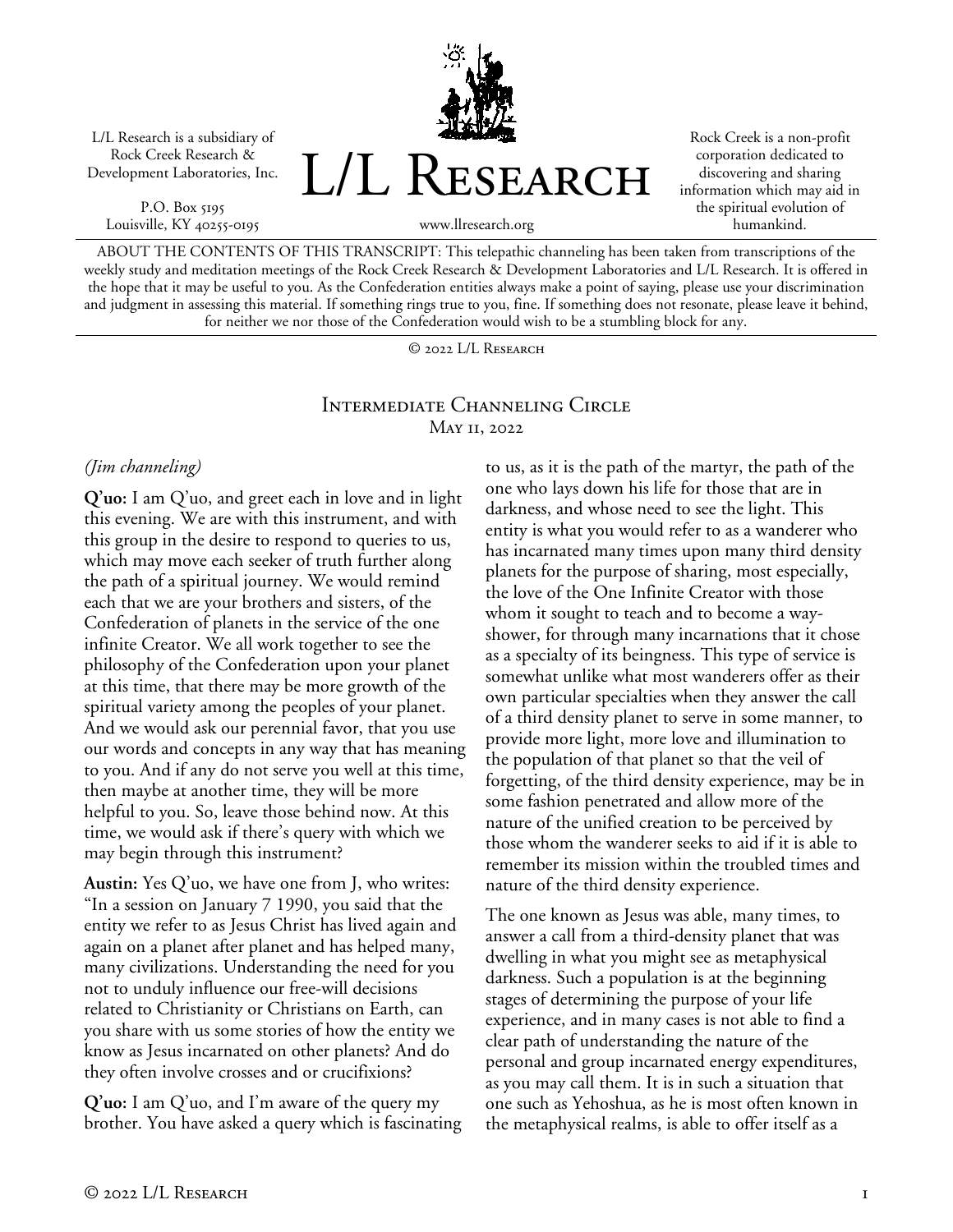way-shower: as one who has travelled this path many times itself and who wishes to share the fruits of this journey with those who are just beginning the journey.

This oftentimes results in what you may call various degrees of sacrifice, which is shown or represented by what you have called the cross. The intersection of one direction, upward into the heavens, with the intersection of the horizontal plane of the earth that is able to be transcended by those who understand and practice the principles of service to others to the extent that they give all that they have—the life experience, the joy, the sorrows, the purpose of being—in order to exemplify the sacrifice of the earthly perceptions; and even the earthly life for the one known as Jehoshua so that others may see there is more, much more to the life experience than has ever been perceived before becoming aware of the teachings of the one known as Jehoshua.

Therefore, we can say that this entity has incarnated at various times upon many third density planets that have been able to receive these basic spiritual or metaphysical teachings, that the life experience is that which is meant, in the positive sense, to be dedicated to or given over to the serving of others, that may be seen, to be brothers and sisters of the one seeking to serve. This exemplar known as Jehoshua has been able to practice this presence of the One Infinite Creator as a means by which to perform what you would call miracles—of healing, of teaching, of giving inspiration to those who do not know that there is a greater reality that each is destined to experience upon the spiritual path that the one known as Jehoshua has laid out before all aspirants, or followers, of the creed of the love of the One Infinite Creator being the primary creative force within the One Infinite Creator and within each entity that moves and lives and has his being within that One Creator.

At this time, we would transfer this contact to the one known as Gary. We are those of Q'uo.

### *(Gary channeling)*

We are those known to you as the principal of Q'uo. We blend our energies with this circle of seeking, aware of the conditions right now surrounding you: sunny and pleasant, filled with birdsong that registers on this instrument's ears through the window along with that clever second-density entity

known as the squirrel, currently dining just outside the window next to that circle of seeking. We would be happy to speak to a query through this instrument. We are those of Q'uo.

**Austin:** We have one from P, Q'uo, who writes: "After the adept has realized the divine nature of its being and no longer identifies with the body, but rather as a soul utilizing the body to transcend body identification, to what extent does care for the physical body and the interactions of chemicals within the body impact an adept's polarity? Thank you for your service, Q'uo."

**Q'uo:** We are those known to you as Q'uo, and we appreciate this query, which could be either simplified or explored at some length as it bears meaning on various levels of your journey.

To transcend, as the questioner used in their question, is in a sense to rise above some former level which may have contained or confined the identity. Often it is used to convey that one is no longer shackled or hampered by that former level, or at least operating upon that former level because they have risen to a new level. And indeed, the upward moving spiritual evolutionary journey is one of transcendence, as the entity transcends one limitation after the other. And [with] the gradual discovery of itself as all things, the container, shall we say, which holds the identity gradually grows larger in scope, more inclusive in scope. And in this process, the entity may be less impacted or limited by that which had impacted or limited the entity previously. And as with all evolution, the relationship to the mind changes and the relationship to the body changes.

What is the appropriate relationship to the body and its impact upon polarity? The body, as many within your culture would have it, is not to be demoted upon the spiritual journey. Certainly, the yellow-ray physical complex can be understood to be a manifestation of limited duration upon your journey, that which is made of the clay of the earth, that which is born through the construction in the womb and will eventually cease viability and return to your earth in one form or another. But the body is not a stumbling block to be overcome. It is an integral manifestation of the self, which particularly in your illusion serves as a teaching tool reflecting back to the self where its blockages, imbalances and learning may lie for that catalyst—and it is often this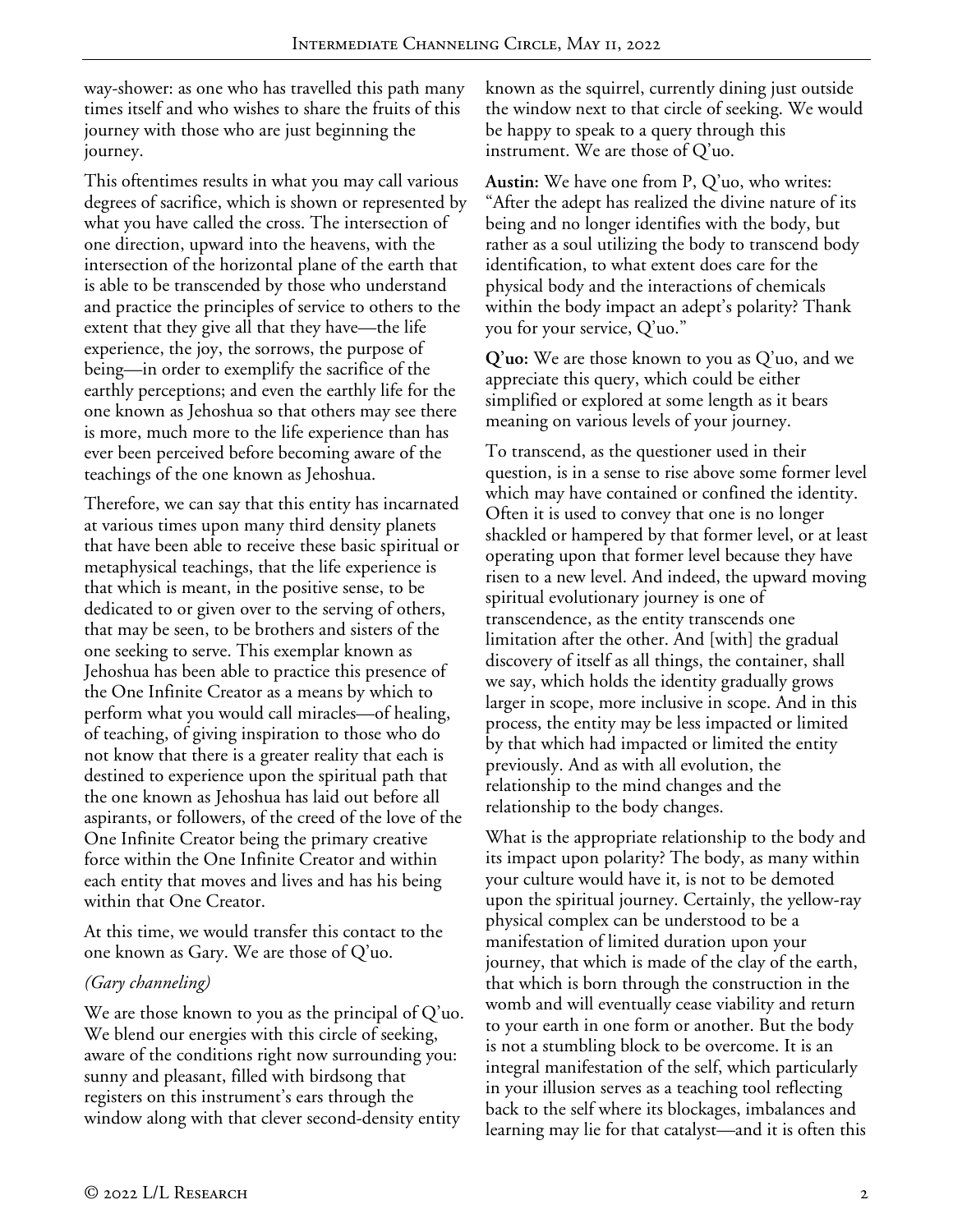way—which is not fully processed and integrated by the mind.

Ra likened it to the athanor within which the soul experiences the fires, the forging fires of third density that forge not only the shape of the identity, but serves to transmute that which is dense into that which is fine.<sup>[1](#page-2-0)</sup> The body will undergo upgrades, shall we say, becoming a closer ally upon the journey, giving more ability for the entity to express its beingness, to become a vehicle of giving and receiving love and further granting opportunities and abilities for the entity to polarize its consciousness. While work in consciousness may be done in a solitary state with a body complex that is unmoving—important and helpful and powerful work, we may add—it is through the body complex that one shows up in the illusion and is visible to others, and impacts others and one's environment. The body gives infinitely varied opportunities to perform this service and this interaction and to use the fruits of the illusion in order to polarize.

To exist within your illusion requires this body complex. The self may transcend it such that physical suffering becomes but a sensation, not to be suppressed or ignored, but understood by the intelligence of the self for that message which it offers the self. At the same time, [physical suffering] does not become the source of an all-encompassing identity. The self and its advancing polarity and evolution may experience the feedback mechanisms of the body, including that of pain, from a more detached standpoint that, without being reactive, and with being loving, may more clearly see and embrace the workings of the body as the friend, as that which is designed to support the journey and the polarization.

<span id="page-2-2"></span><span id="page-2-1"></span>This does not also necessarily denote that the suffering of a physical nature will cease as the entity progresses along its path. For there are a great number of reasons which may precipitate suffering of a physical nature, which on one end of the spectrum may be purely of a genetic or

environmental/chemical in nature, and at the other end may be an outgrowth of the entity's preincarnational programming and, as we have discussed, the processing (or lack thereof) its catalyst upon its journey.

So it is not that in transcendence physical pain and suffering end, but rather that the entity makes more efficient use of that stimulus and learns, or teaches itself, how to continue shining regardless of the physical pain; how to continue to develop its focus upon how it may use each moment in service to others, which may involve precisely that pain, as the entity who experiences physical limitation of one sort or another can act as teacher to many in the demonstration of its capacity for radiance in a limited form, or in its capacity to overcome that limitation in order to achieve a desired result.

This instrument is given the name Helen Keller as one such very bright example who has been a light to many despite the physical limitations.<sup>[2](#page-2-1)</sup> As those of Ra have said, the entity which has chosen the positive polarity purely shall not have a variant  $\frac{1}{2}$  incarnational experience.<sup>[3](#page-2-2)</sup> Even for the one who is upon the path of transcendence, they may be dependent upon their unique configuration; and the desires and use of will and faith may undergo various sorts of limitation or hardship or suffering, including of the bodily type.

 $\overline{a}$ 

<span id="page-2-0"></span> $1$  Ra: "The body is the creature of the mind and is the instrument of manifestation for the fruits of mind and spirit. Therefore, you may see the body as providing the athanor through which the alchemist manifests gold."  $#81.14$  In this context, athanor can be defined as "an oven/a fire; a digesting furnace, formerly used in alchemy, so constructed as to maintain a uniform and constant heat."

 $\overline{a}$  $2^{2}$  Born in 1880, Helen Keller lost her hearing and her sight due to illness before she was two years old. With the help of a teacher she learned to read and write, eventually graduating from Harvard University with a bachelor's degree, the first deafblind person to do so. She went on to write many books and essays, and to advocate for women's suffrage, people with disabilities, labor rights, and an end to war. The channeled message might have been better communicated had it said: "who has been a light to many despite and because of the physical limitations."

<sup>3</sup> From *The Ra Contact*: **Ra** [#74.11](https://www.llresearch.org/channeling/ra-contact/74#11)

The seeker which has purely chosen the service-to-others path shall certainly not have a variant apparent incarnational experience. There is no outward shelter in your illusion from the gusts, flurries, and blizzards of quick and cruel catalyst. However, to the pure, all that is encountered speaks of the love and the light of the One Infinite Creator. The cruelest blow is seen with an ambiance of challenges offered and opportunities to come. Thusly, the great pitch of light is held high above such an one so that all interpretation may be seen to be protected by light.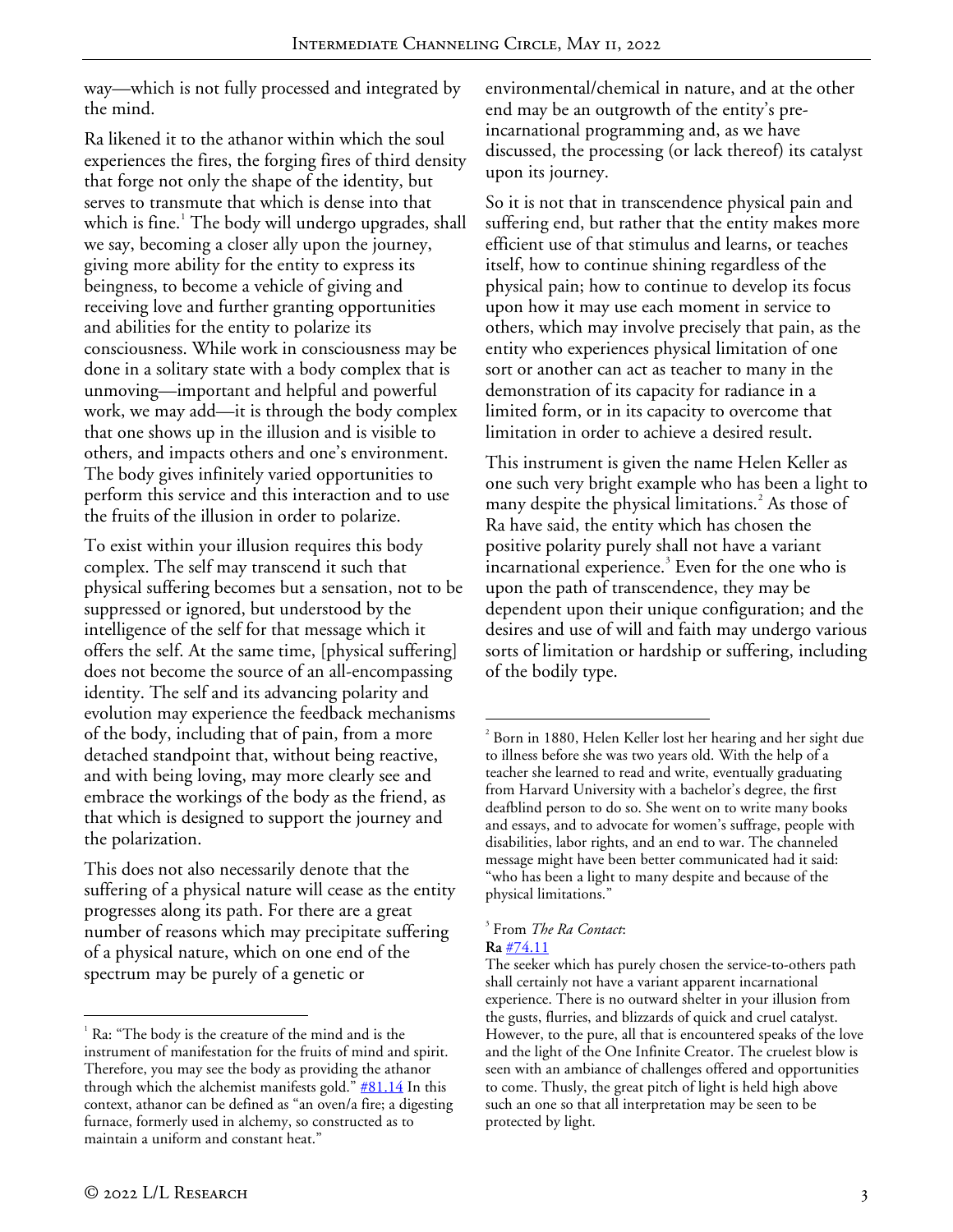So, as we were saying, the raising of the locus of awareness may have, as benefit for the body, the more efficient use and comprehension of bodily catalyst as a teaching mechanism, and the use of that which occurs for that inextricable component of the mind/body/spirit complex as a vehicle for service to others. And ultimately upon the mystical journey, that which occurs to or within or for or of the body may be pointed toward the seeking of the Creator, as the entity surrenders its will to the Creator's will and embraces everything which arises within its field of awareness in the present moment as being sacred; as being not that which exists to control in the negative sense of the word, but to accept unconditionally in the positive way of seeking the Creator.

As this light of a time/space or metaphysical nature is more fully inhabited by the advancing entity, then the vehicle of clay which you inhabit will respond, also accordingly becoming lighter. That may indeed result in healing, as the source of the misapprehension of the Creator within the mind is itself balanced and healed. That may result in other processes within the body which may be perceived to be of an helpful nature to the self, including increased clarity upon the chemical level; the decrease in that which is seen as a toxin upon the operation of the body; increase, perhaps, in energy or strength within the body and certain old limitations are released.

But we would stress again that physical suffering should in no way connote lack of development, or [that] an entity [is] earlier upon the spectrum as compared to the entity much further advanced upon the same spectrum. Physical suffering can indeed certainly indicate lessons as-of-yet unlearned, but not necessarily—The highly advanced entity may program for certain bodily limitations for the purpose of taking the entity to where it could not have gone, or may have had great difficulty going otherwise: the trial, the test, the tribulation that catalyzes and pushes the entity into higher and broader understanding.

<span id="page-3-0"></span>In any case, you within third density are unable to gain the exact measure of where upon the path that you are situated due to your veil of forgetting and the constant mirage of confusing stimulus that reaches your senses and your thinking. We always would encourage compassion for self and other, and time spent in meditation, in silence specifically, that the true nature of the body and the mind may become more evident to the awareness within and of the cells.

We thank the one known as P for this question and we now transfer our contact to the one that known as Trisha. We are others known to you as Q'uo.

## *(Trisha channeling)*

We are those of Q'uo and we are now with this instrument. Is there a query that we may speak to you at this time?

**Gary:** Yes Q'uo. J asked: "Can you share with us a way to visualize fourth-density vibrations streaming into Planet Earth at this space time and time space? It seems like it would be helpful to have some way of visualizing this if possible when doing Gaia meditations<sup>[4](#page-3-0)</sup> or personal meditations. And do they align at all with what we see as the magnetic field of planet Earth?"

**Q'uo:** We are those of Q'uo and we are aware of the query my brother. We appreciate this query, for the intention behind it is one of purity and one of seeking to be of service to the planet as a whole. For any seeker wishing to be of service in some way to another self or the planet or the Creator, the practice of visualization can be a powerful tool. The energetic investment, if you will, can create a potent motivator or instigator for that which the seeker is attempting to manifest before them.

Visualization in regards to this specific query is not a topic by which we feel we can give explicit direction, for each entity may feel within their heart a unique way, see a unique image, when meditating upon the healing of the planet, the transition of the planet into fourth density, and essentially any other smallor large-scale event. We do not say that to be diminishing of the intention or to sway the seeker in a different direction. What we can offer, however, is the suggestion of trusting the intuition.

Each entity on this planet is immensely unique. There are those who may call themselves left brain or logical, mathematical, regimented in their thought processes—and there are those who identify as right brain—perhaps more creative, emotional, and less regimented in their thought processes. Therefore, what may come to each seeker when going into silence in hopes of healing and aiding the

 $\overline{a}$ <sup>4</sup> The daily <u>Gaia meditation</u>.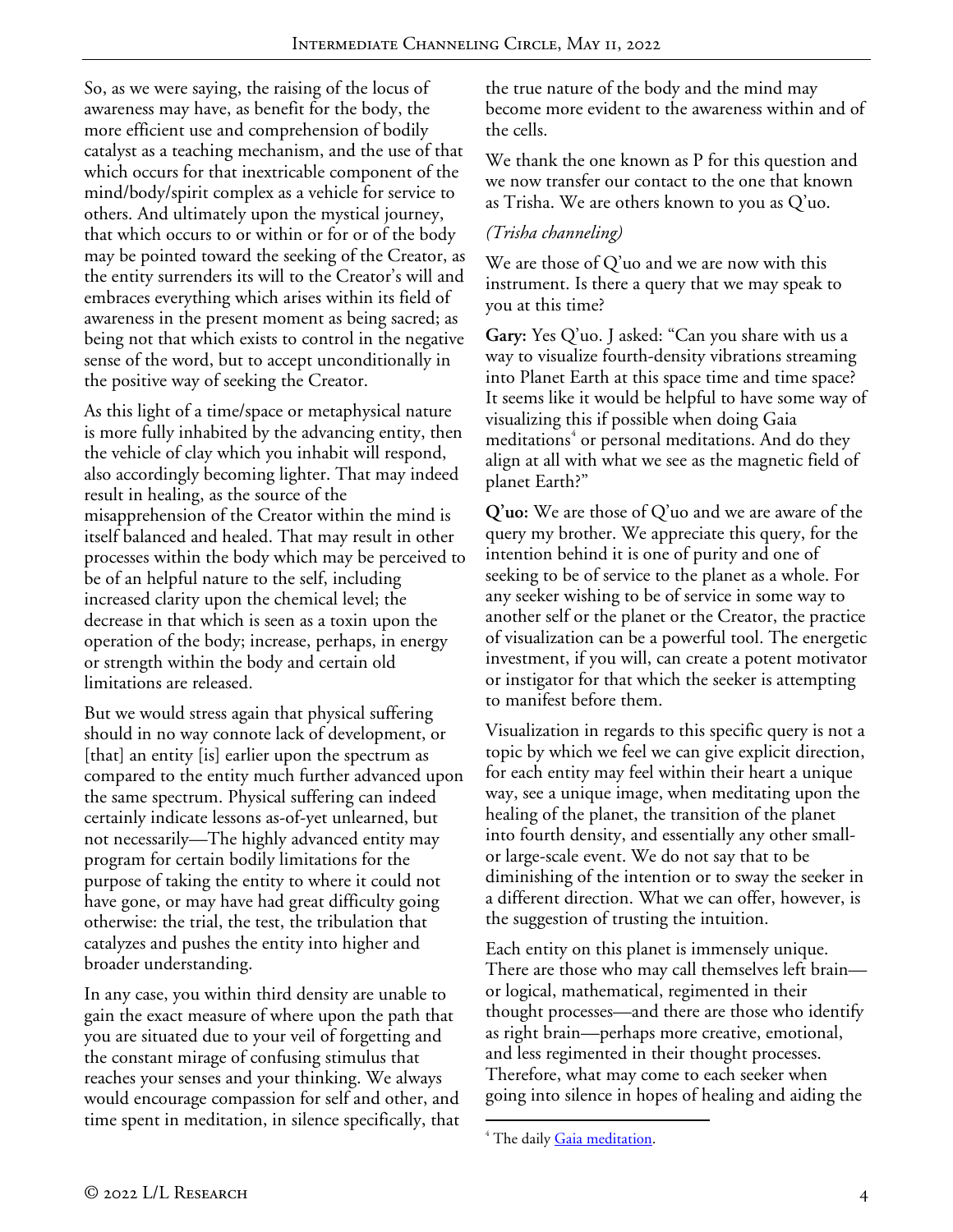planet as it moves from this third density into the fourth may differ. We suggested the practice of discernment and the trust in the self's intuition because what is important more than the specific visual image is the intention behind it. Dear seeker, if the intention, the energetic investment that underlies the physical practice of visualizing is an authentic intention, a true desire, a pure hope, then the vehicle by which that appears to the entity in these moments of silence is but a sign of recognition within the self and the higher self that the message is being sent, if you will—that the intention is being let out from the heart, out through the illusion.

If one is unsure of what to visualize, we would suggest that the self simply go into the silence state and focus the attention on the intention allowing what wants to be seen and felt and said arise naturally without judgment, sitting merely as an observer to the ebbs and flows that exist within that practice of silence. Through that kind of experimentation, the seeker may find resonance with a specific image or thought process or energetic vibe that feels conducive to the sending of the intention outward. It is that resonance, my friends, that can direct the seeker and comfort the seeker in knowing that their call and desire is being heard, is being seen, is being integrated.

This instrument is feeling extremely fatigued and struggling to maintain a strong contact, a strong focus at this time. She wishes to apologize if she lost the plot and hopes she was able to act as sufficient channel to the first portion of this query, and she feels as though attempting to answer the second could allow for detunement of her as instrument given her weakened mental vitality at this time. The instrument wishes to apologize and we wish to comfort this instrument and let her know that we appreciate this opportunity to work through her in service to the One Infinite Creator.

And without delaying any further we will take our leave of this instrument and transfer our contact to the one known as Kathy we are those of Q'uo.

# *(Kathy channeling)*

We are those of  $Q'$  uo and we are now with this instrument. We may ask if there is a further query at this time.

**Gary:** Yes Q'uo. M would like to know: "What are the metaphysical implications, if any, of insomnia,

given that sleep is our connection to our subconscious?"

**Q'uo:** We understand the query my brother. We speak to this question of a bodily concern in terms of sleep and adequate sleep. We wish to say first that this is an area of concern for the health of an entity for its fullest expression in body, mind and spirit. Therefore, the idea of sleep or insomnia indicating lack of sleep or less sleep than is considered normal also relates to all the levels of being of an entity, body mind and spirit. They all work together, especially in this state called sleep. For when an entity will sleep in what you call normal terms falling asleep, remaining asleep, allowing the brain waves, as you call them, to fluctuate into productive levels to produce appropriate restful, creative and deep and dreaming sleep, all of which are beneficial to the entity during this restful phase during your day.

The mental and spiritual aspects of sleep, in addition to the bodily aspect, are apparent when you consider that during what is termed normal sleep patterns, the entity's mental and spiritual parts of its being are operant in self-directed healing processes. [This includes] the working out of issues, questions or problems in the dream state or with other entities on the spiritual plane during the time of sleep, so that in the following hours, days or weeks other segments of your time such questions or problems may be worked out through that pattern that was adopted or accepted during the sleep state on a different level than the conscious level that entities have during their waking hours. Other entities in consciousness, whether in spirit form or in living form on your planet contemporaneously with an entity, may be contacted and communicated with in a most helpful and productive way, commencing healing or communication of a comforting nature, resolving questions into satisfactory answers and solutions which are consciously or perhaps semi-consciously realized in the waking moments of the following day or days when it is time to put such solutions into practice.

This brief discussion of some of the activities which can take place during sleep should begin to paint a picture of why sleep is important to the body/mind/spirit of an entity which your query points to. Therefore, we may respond to the query directly by saying sleep is important to the health of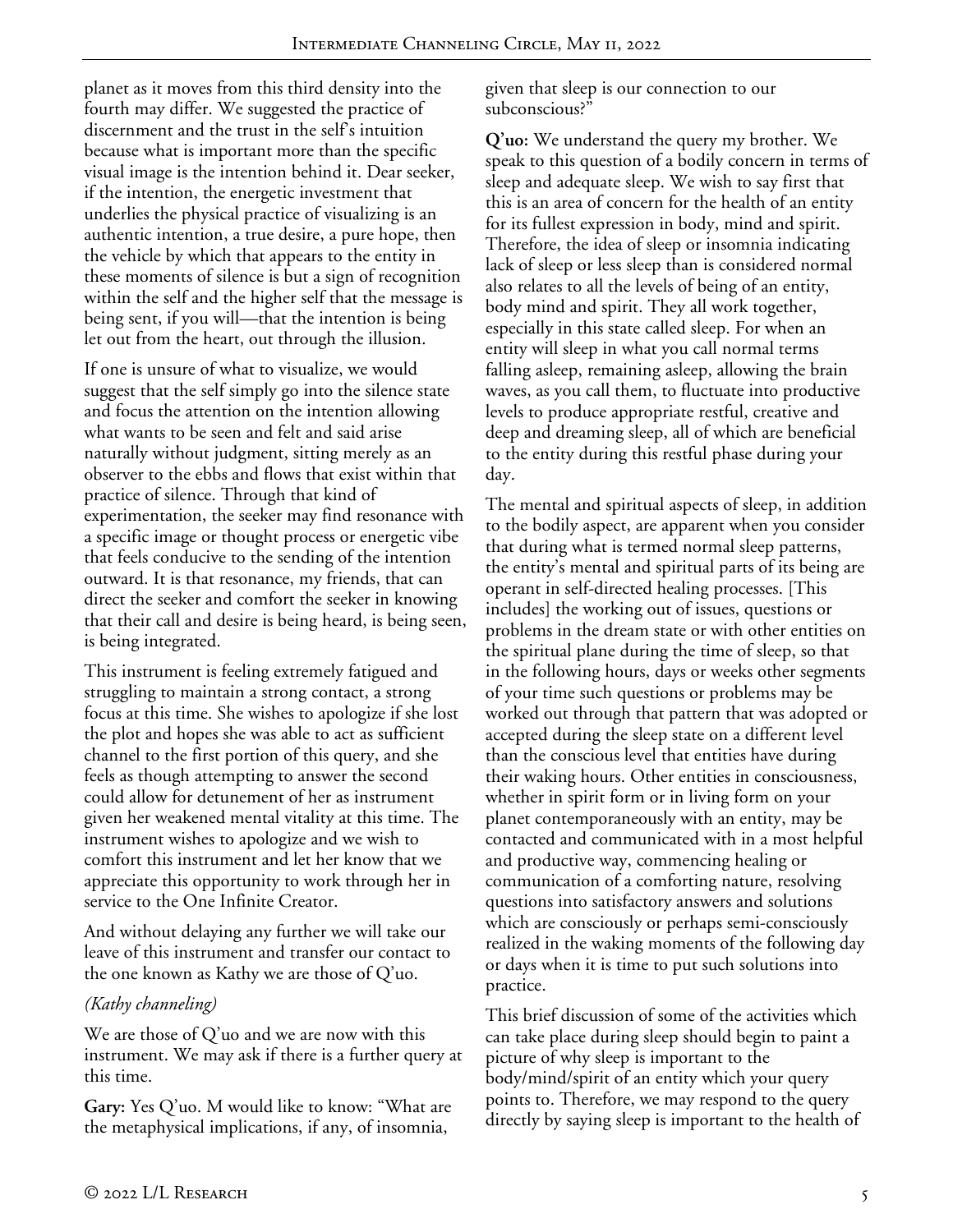each entity for these reasons. It is supportive of health, wellbeing, spiritual growth, maintenance of health and happiness for an entity to have such sleep.

We may say at this point, however, in our discussion with you upon this topic that the amount of sleep, the quality of sleep, the conditions of sleeping may vary greatly between and among individual entities. One entity may require four hours of sleep, as you call it, per night cycle or between four and five hours, or perhaps even less. Some entities may prefer to have a lower amount of sleep during the night cycle and refresh body mind and spirit using sleep in a nap, as you call it, during the day, so that the amount of sleep and the quality of sleep would be appropriate for that entity. Other entities may want or need or require a longer duration of sleep which could help the entity's mind and brainwaves cycle through more sleep activities such as was described earlier, yielding those productive results. It is unknown what is the right amount of sleep except for one entity to explore for themselves. One individual entity may feel a lower amount is quite adequate and others may feel differently. It may be wise to work with those experts close to an entity's personal life who are knowledgeable and experienced in service to the health of the entity to determine what may be the best amount of sleep for a particular entity. You might call these experts—a doctor or a psychology professional, nurses, other practitioner names—healers. Again, this is an area for each individual entity to explore. There are many ways to determine what is right and best for each entity. One can also read about this subject, learn as much as possible, go within in meditation, understand what feels right for that individual's experience.

In terms of your particular query regarding insomnia, we reflect upon this term as meaning trouble sleeping, difficulty sleeping, attempting to sleep but not achieving the sleep state or perhaps not sustaining the sleep state. If any of these terms or expressions reflect what the query was asking about, we would say that again, educating oneself through reading or talking with such experts as we mentioned, to determine the causes of lack of sleep would be wise given its importance to the health of the entity. But, this must be balanced with the knowing from within. Perhaps, there are reasons to be discovered going within oneself why such

difficulties and sleep are occurring there could be experiences and entities going through that are causing such difficulty to sleep.

In such times upon your planet some entities feel especially those who are highly sensitive—the vibrations of uncertainty, of conflict, of anxiety over circumstances or events in the larger consciousness of the earth plane. In the highly sensitive ones, the awareness of these things may perhaps temporarily disrupt an entity's ability to achieve a satisfying sleep cycle we have described with its positive results.

To this we may say that just as in meditation, an entity may go deep within for answers which may help calm the spirit and the mind and the heart of the sensitive ones. We may also say that to come higher also above the clouds of the earth plane, above into the light and love of the Creator, into the higher lighter vibrations of above, as you would call it, leaving beneath those vibrations of difficulty or concern, leaving them below, even temporarily on the earth plane. To take one's spirit and mind higher, to feel the peace and tranquility of a higher space and time that is eternally free of such difficulties. Just as deep within self, an entity may find that deep comforting peace of feeling the Creator deep within self. Reaching for these connections, especially for the sensitive ones, we say if entities are so inclined, may help in times of less sleep or lack of sleep termed insomnia.

Also to know all entities, sensitive ones as well, knowing at all times you are ensconced in the light and love of the One Infinite Creator. Ever and always that keeps in that light and love in which you are always held, waking moments and sleeping moments may become easier, more complete, more restful, and more comforting.

At this time, we would transfer our contact to the one known as Jim. We are those of Q'uo.

### *(Jim channeling)*

I am Q'uo and am again with this instrument. We thank you, each and every one for your fastidious dedication to the receiving and speaking of the concepts and the words that we have used this evening to provide answers to the queries put before us. We thank you for sharing the very nature of your being as a portion of the foundation for each concept and word. For we build upon that which is a sure foundation, the dedication to sharing the